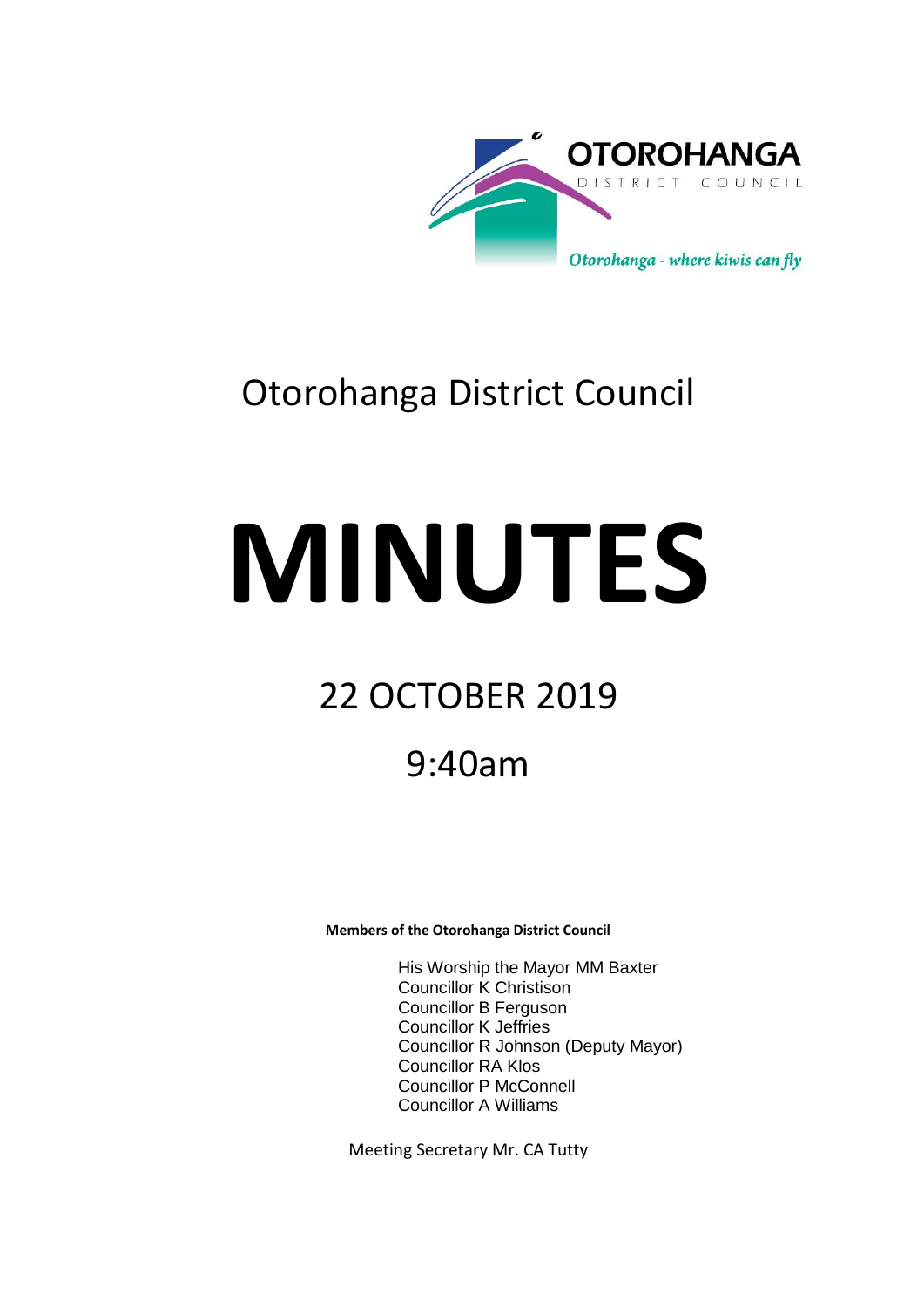## **OTOROHANGA DISTRICT COUNCIL**

**22 OCTOBER 2019**

Minutes of an Inaugural Meeting of the Otorohanga District Council held in the Council Chambers, 17 Maniapoto Street, Otorohanga on Tuesday 22 October 2019 commencing at 9.40am.

## **MINUTES**

### **ORDER OF BUSINESS:**

| <b>PRESENT</b>       |                                                                 |   |
|----------------------|-----------------------------------------------------------------|---|
| <b>IN ATTENDANCE</b> |                                                                 | 1 |
|                      |                                                                 |   |
| <b>REPORTS</b>       |                                                                 |   |
| <b>ITEM 1</b>        | <b>ELECTED MEMBERS DECLARATIONS</b>                             | 1 |
| ITEM 2               | <b>APPOINTMENT OF DEPUTY MAYOR</b>                              | 1 |
| <b>ITEM 3</b>        | <b>GENERAL EXPLANATION OF STATUTORY REQUIREMENTS</b>            | 1 |
| <b>ITEM 4</b>        | <b>PROPOSED SCHEDULE OF ORDINARY MEETINGS DATES FOR COUNCIL</b> | 3 |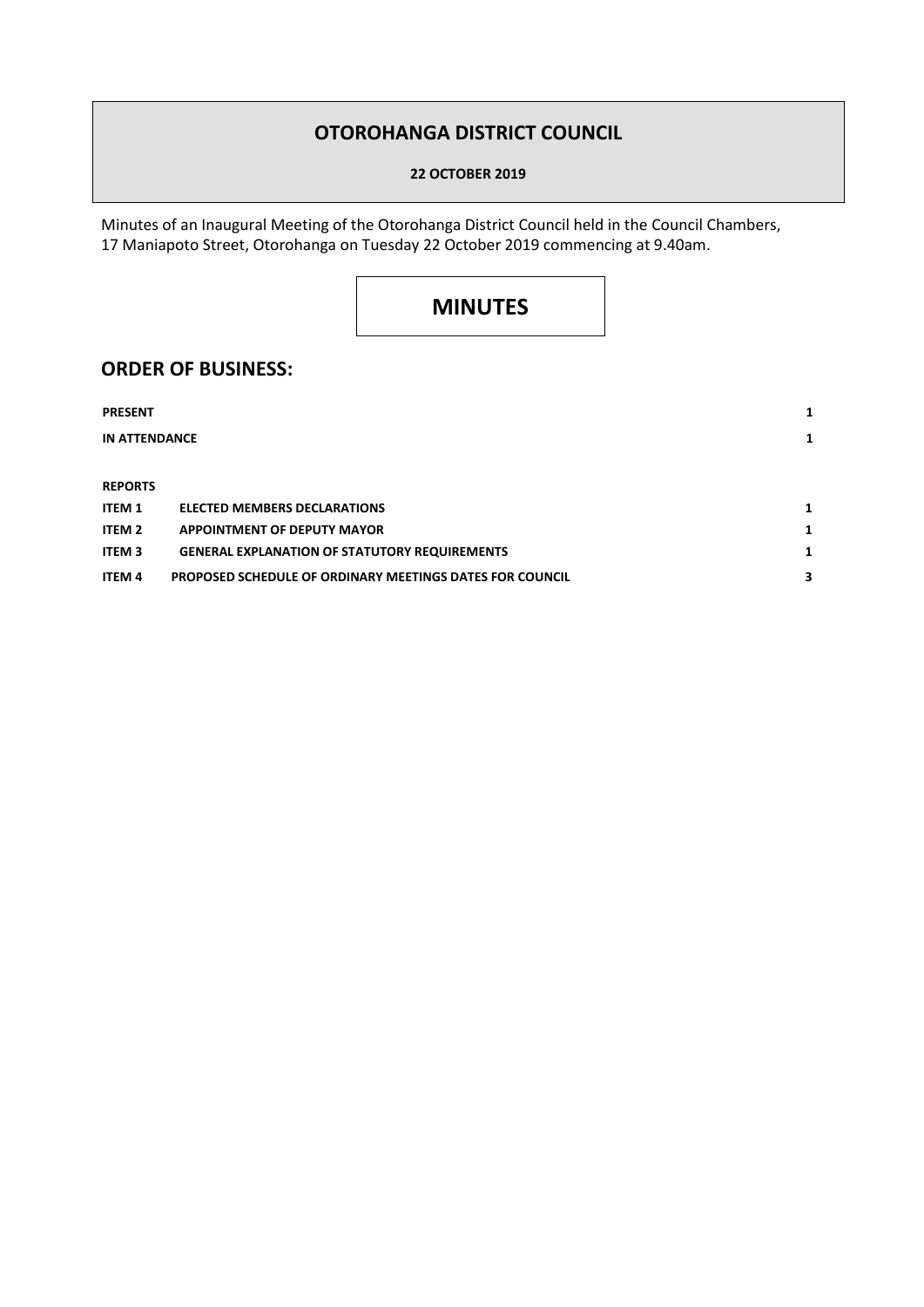#### **PRESENT**

His Worship the Mayor MM Baxter, Councillors K Christison, B Ferguson, R Johnson, K Jeffries, RA Klos, P McConnell and A Williams

Mrs K Brown-Merrin, Messrs A Buckman, P Coventry, and N Gadd

#### **IN ATTENDANCE**

Ms. T Winter (Chief Executive) Messrs, R Brady (Group Manager Engineering), A Loe (Group Manager Environment), B Callaghan (Acting Group Manager – Corporate), CA Tutty (Governance Supervisor) and Ms. T Ambury (Community and Economic Development Manager)

The Chief Executive declared the meeting open and welcomed those present. She extended a special welcome to family and friends of the newly elected Councillors and Otorohanga Community Board members.

#### **ITEM 1 ELECTED MEMBERS DECLARATIONS**

His Worship the Mayor read and completed the declaration pursuant to Schedule 7, Part 1, Clause 14 of the Local Government Act 2002. His Worship the Mayor then assumed the Chair.

His Worship welcomed those present and extended a special welcome to newly elected members Mr. Bryan Ferguson, Mr. Kit Jeffries and Mrs. Kat Brown-Merrin

Each Councillor in turn read and completed a written declaration pursuant to Schedule 7, Part 1, Clause 14 of the Local Government Act 2002.

Each Otorohanga Community Board member in turn read and completed a written declaration pursuant to Schedule 7, Clause 14 of the Local Government Act 2002

The meeting adjourned for morning tea and the Otorohanga Community Board members and other guests departed.

#### **ITEM 2 APPOINTMENT OF DEPUTY MAYOR**

His Worship informed members he would like to appoint Councillor Johnson to the position of Deputy Mayor for the triennial three-year term.

When asked no objections were received to the appointment.

Councillor Johnson replied that he is honoured by the nomination and the acceptance by other Councillors. He said he would like to place his own "stamp" on the position but understands he has a job to do and will be only too pleased to assist the Mayor and Chief Executive in administering Council.

#### **ITEM 3 GENERAL EXPLANATION OF STATUTORY REQUIREMENTS**

The Chief Executive highlighted key points of the main legislation being –

#### LOCAL GOVERNMENT ACT 2002

- I. The purpose of local government is defined in section 10 of the LGA2002 and states "The purpose of local government is:
- a. To enable democratic local decision-making and action by, and on behalf of, communities; and
- b. To promote the social, economic, environmental and cultural well-being of communities in the present and for the future

#### LOCAL GOVERNMENT OFFICIAL INFORMATION AND MEETINGS ACT 1987 (LGOIMA)

The Chief Executive informed members that LGOIMA provides for all Local Government activities to take place in an open and transparent environment. It also specifies that, generally, all information held by a local authority in any form should be available to the public.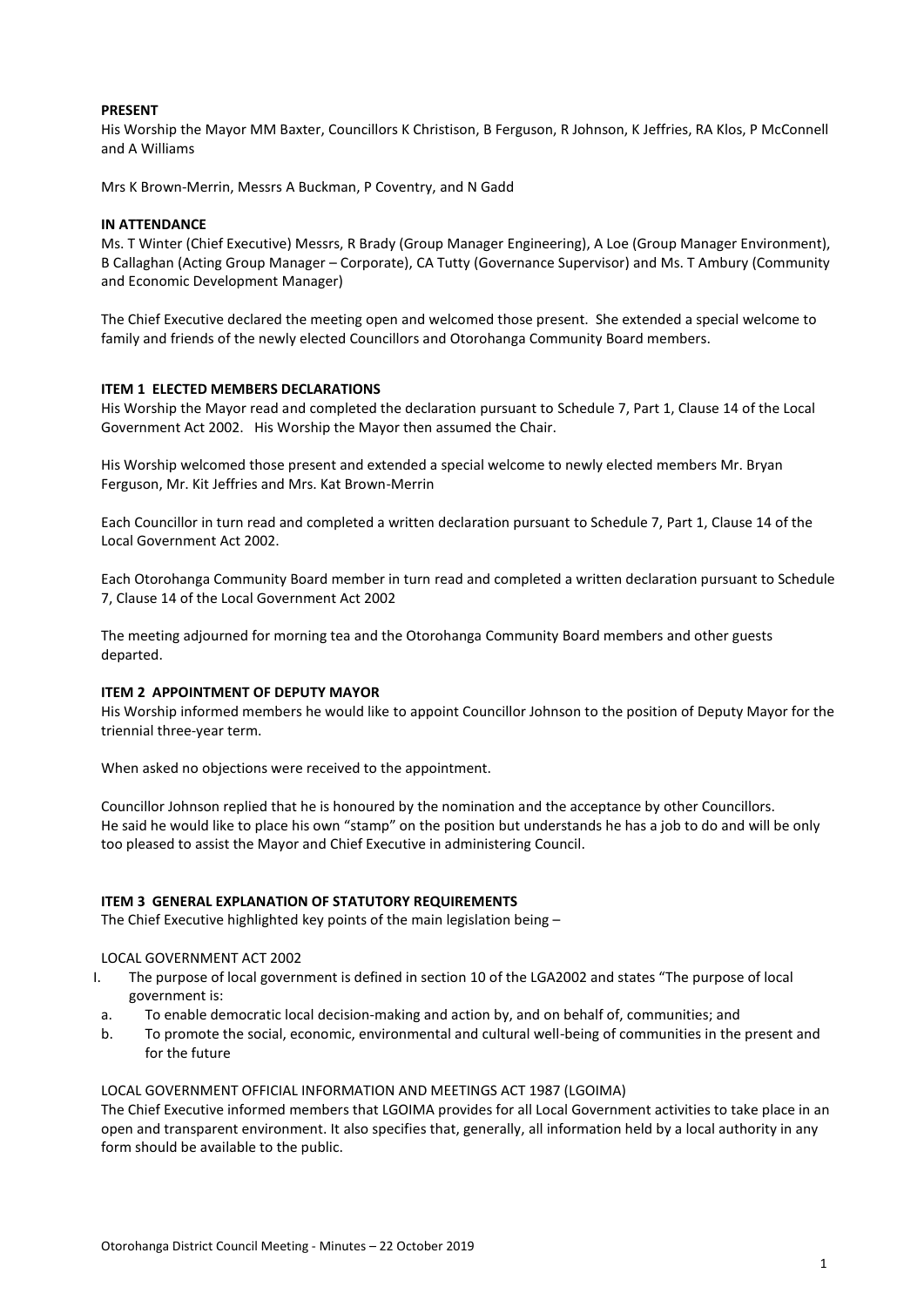The purpose of LGOIMA is to enable more effective participation by the public in the actions and decisions of local authorities and to promote the accountability of local authority members and officials with a view to enhancing respect for the law and promote good local government in New Zealand.

She said there are two aspects to this Act:

- Access to local authority information; and
- Meetings process

LGOIMA provides for anyone to have the right to request information held by the Council, as all information held by a local authority in any form should be available to the public, subject to certain reasons where a Council might withhold particular information.

Members were informed that LGOIMA provides that all meetings of Council which includes meetings of its Committees and Community Boards, shall be open to the public unless certain specified reasons can be satisfied for excluding them. These reasons are basically the same as for withholding information and are set out in Section 48 of LGOIMA.

The Chief Executive informed members that the agendas for Council and Committee Meetings have to be made available to the public two clear working days before the day of the meeting. The Agendas are published on the Council Website. She said that minutes are not taken for workshop meetings.

#### LOCAL AUTHORITY (MEMBERS' INTERESTS) ACT 1986

The Chief Executive highlighted that Local Authority (Members' Interests) Act 1968 helps to protect the integrity of local authorities decision-making by ensuring that Councillors are not affected by personal motives when they participate in Council decision-making and cannot use their position to obtain preferential access to contracts. The Act deals with two forms of "interest", pecuniary interest and non-pecuniary interest.

#### CRIMES ACT 1961: SECTION 99,205, 105A

Members were informed that under this Act it is unlawful for an Elected Member or Officer to –

- a) Accept or solicit for themselves (or anyone else) any gift or reward for acting or not acting in relation to the business of the Council.
- b) Use information gained in the course of their duties for their, or another person's monetary gain or advantage.

#### SECRET COMMISSIONS ACT 1910

This Act basically establishes offences relating to the giving, receiving or soliciting of gifts or other consideration as an inducement or reward for doing or forbearing to do something in relation to the affairs of the Council, or showing or having shown favour or disfavour to any person in relation to the Council's affairs or business (section 4(1)). It applies to elected members and covers any such gifts given, received or solicited by "any parent, husband, wife, or child of any agent, or to his partner, clerk, or servant, or (at the agent's request or suggestion) to any other person".

#### PROTECTED DISCLOSURES ACT 2000 (WHISTLE-BLOWER PROTECTION)

The Protected Disclosures Act 2000 was amended in May 2009 to provide protection to elected members. Under this Act the definition of an employee of a public sector organisation (PSO) includes elected members of a local authority. Under the Act an employee who discloses information about a serious wrongdoing by the PSO is protected from civil or criminal liability that might arise from such a disclosure and from retaliatory action against the employee. Serious wrongdoing under the Act includes:

- unlawful or irregular use of funds or resources,
- conduct that risks public health and safety;
- conduct that risks the maintenance of law;
- conduct that constitutes an offence; and
- oppressive, improper discriminatory conduct, gross negligence or gross mismanagement by a public official.

#### PERSONAL LIABILITY OF ELECTED MEMBERS

Elected Members are indemnified in respect of their actions as a member of the Council, under section 43 of the LGA2002 which provides for this indemnity (by the Council) in relation to: